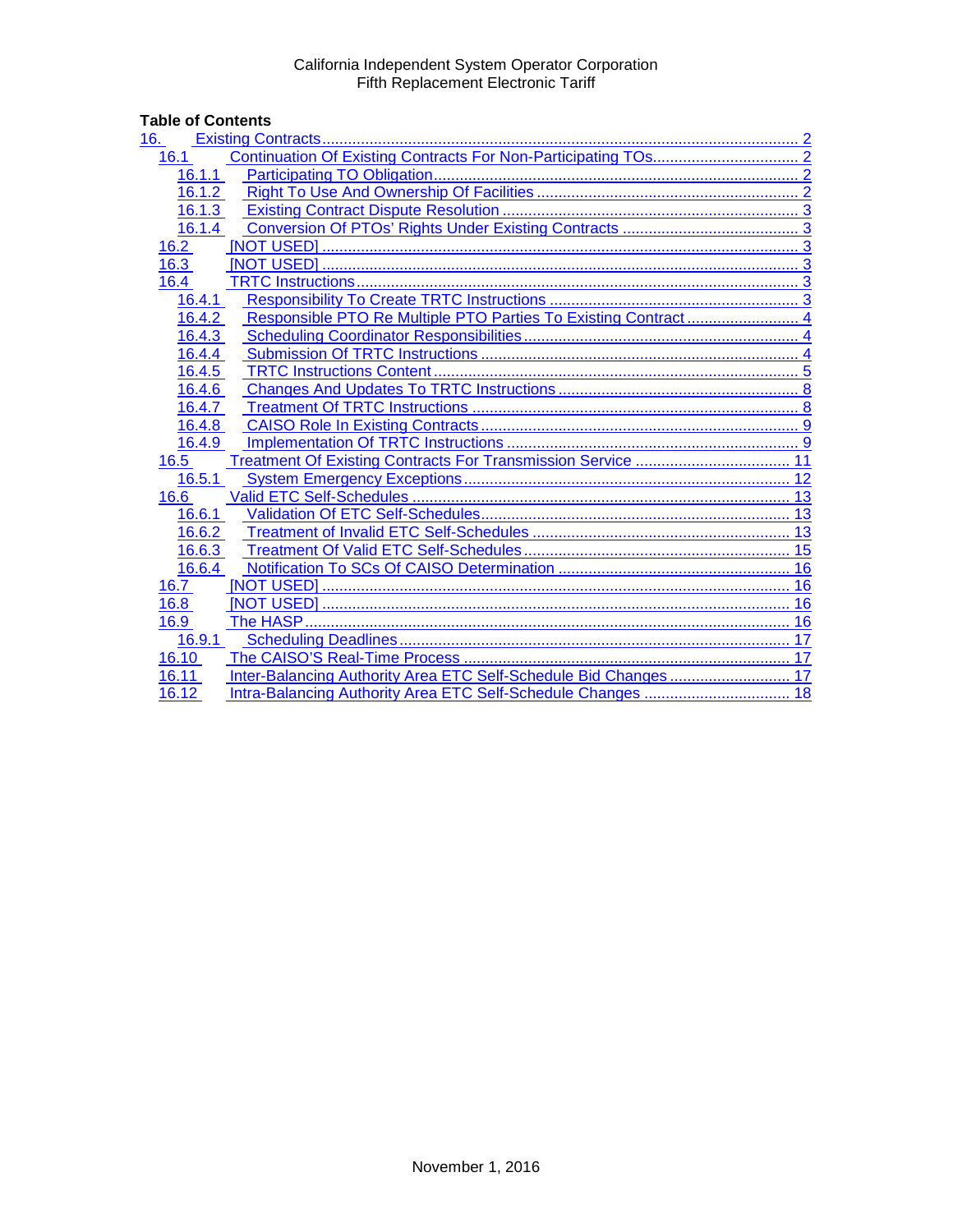# <span id="page-1-0"></span>**16. Existing Contracts**

# <span id="page-1-1"></span>**16.1 Continuation Of Existing Contracts For Non-Participating TOs**

The transmission service rights and obligations of Non-Participating TOs under Existing Contracts, including all terms, conditions and rates of the Existing Contracts, as they may change from time to time under the terms of the Existing Contracts, will continue to be honored by the parties to those contracts, for the duration of those contracts.

# <span id="page-1-2"></span>**16.1.1 Participating TO Obligation**

If a Participating TO is a party to an Existing Contract under which Existing Rights are provided, the Participating TO shall attempt to negotiate changes to the Existing Contract to align the contract's scheduling and operating provisions with the CAISO's scheduling and operational procedures, rules and protocols, to align operations under the contract with CAISO operations, and to minimize the contract parties' costs of administering the contract while preserving their financial rights and obligations.

In addition, the Participating TO shall attempt to negotiate changes to provisions in the Existing Contract to ensure that whenever transmission services under the Existing Contract are used to deliver power to a Market Participant that is subject to Access Charges under this CAISO Tariff, no duplicative charge for access to the CAISO Controlled Grid will be charged under the Existing Contract. For purposes of such negotiations, there shall be a presumption that any charges in an Existing Contract that were designed to recover the embedded cost of transmission facilities within the CAISO Controlled Grid will be fully recovered through the Access Charges established under Section 26.1.

# <span id="page-1-3"></span>**16.1.2 Right To Use And Ownership Of Facilities**

If a Non-Participating TO has an Existing Contract with a Participating TO under which the Non-Participating TO's transmission facilities, or a portion thereof, are subject to use by the Participating TO, the Non-Participating TO's rights to the use and ownership of its facilities shall remain unchanged, regardless of the Participating TO's act of turning over the Participating TO's Entitlement to use the Non-Participating TO's facilities to the extent possible to the Operational Control of the CAISO. The CAISO will accept valid ETC Self-Schedules from a Participating TO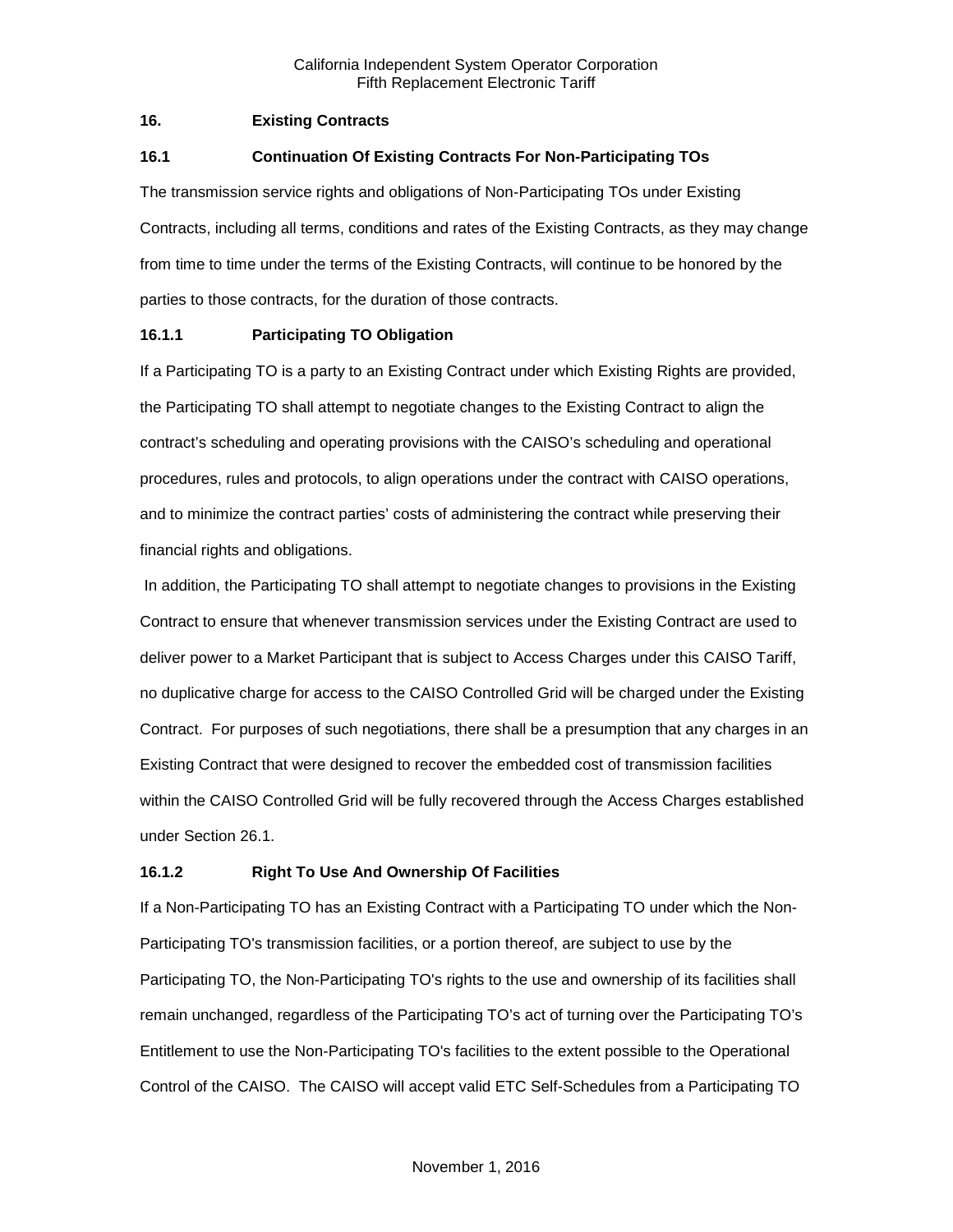that is the Scheduling Coordinator for the holder of Existing Rights, or from holders of Existing Rights that are Scheduling Coordinators, or that are represented by a Scheduling Coordinator other than the Participating TO. ETC Self-Schedules submitted by Scheduling Coordinators to the CAISO, which include the use of Existing Rights, must be submitted in accordance with Section 16.1 and Section 30. The CAISO may refuse to accept ETC Self-Schedules submitted pursuant to Existing Contracts that do not meet the requirements of the principles, protocols and rules referred to in this Section 16.1.

# <span id="page-2-0"></span>**16.1.3 Existing Contract Dispute Resolution**

The CAISO will, if requested, advise parties to Existing Contracts regarding the operational aspects of any Existing Contract renegotiations that they undertake.

If the parties to an Existing Contract are unable to reach agreement on the changes needed to meet the requirements of this CAISO Tariff, any disputes related thereto shall be addressed using the dispute resolution provisions of the Existing Contract, including any remedies as are provided by law. The rights of the parties to seek changes or to challenge such changes, under the FPA or as otherwise provided by law, are preserved consistent with the terms of the Existing Contract. Unless and until the necessary changes to the Existing Contract are made, all terms and conditions of the Existing Contracts will continue to be honored by the parties to the Existing Contracts.

# <span id="page-2-1"></span>**16.1.4 Conversion Of PTOs' Rights Under Existing Contracts**

Parties who are entitled to transmission service rights under Existing Contracts and who choose to become Participating TOs must, at the time of becoming a Participating TO convert those rights to Converted Rights in accordance with Section 4.3.1.6.

<span id="page-2-2"></span>

<span id="page-2-3"></span>**16.3 [NOT USED]**

<span id="page-2-4"></span>**16.4 TRTC Instructions**

# <span id="page-2-5"></span>**16.4.1 Responsibility To Create TRTC Instructions**

Each Participating TO and Existing Rights holder will work with the CAISO to develop the Transmission Rights and Transmission Curtailment (TRTC) Instructions that allow Existing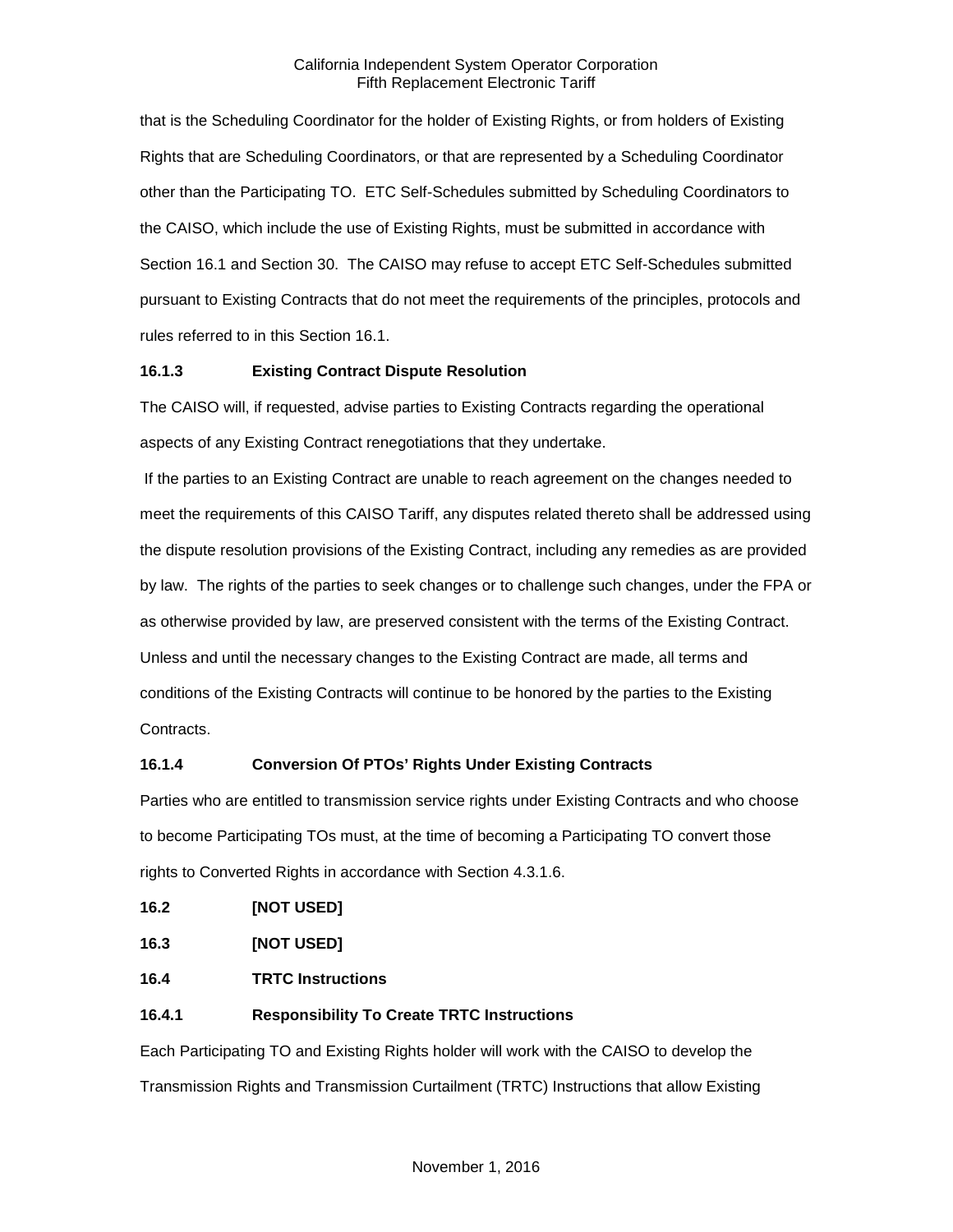Contracts to be exercised in a way that: (i) maintains the existing scheduling and curtailment priorities under the Existing Contract; (ii) is minimally burdensome to the CAISO (i.e., creates the least impact on the CAISO's preferred operational policies and procedures); (iii) to the extent possible, imposes no additional financial burden on either the Participating TO or the holder of Existing Rights (beyond that in the Existing Contract); (iv) consistent with the terms of the Existing Contracts, makes as much transmission capacity not otherwise utilized by the holder of Existing Rights available as possible to the CAISO for allocation to Market Participants; (v) is minimally burdensome to the Participating TO and the Existing Rights holder from an operational point of view; and (vi) does not require the CAISO to interpret or underwrite the economics of the Existing Contract. The parties to Existing Contracts will attempt to jointly develop and agree on any TRTC Instructions that will be submitted to the CAISO. The parties to an Existing Contract shall also be responsible to submit to the CAISO any other necessary operating instructions based on their contract interpretations needed by the CAISO to enable the CAISO to perform its duties.

# <span id="page-3-0"></span>**16.4.2 Responsible PTO Re Multiple PTO Parties To Existing Contract**

To the extent there is more than one Participating TO providing transmission service under an Existing Contract or there is a set of Existing Contracts which are interdependent from the point of view of submitting instructions to the CAISO involving more than one Participating TO, the relevant Participating TOs will designate a single Participating TO as the responsible PTO and will notify the CAISO accordingly. If no such responsible PTO is designated by the relevant Participating TOs or the CAISO is not notified of such designation, the CAISO shall designate one of them as the responsible PTO and notify the relevant Participating TOs accordingly. The responsible PTO designated pursuant to this section shall have the same responsibility as the Participating TO under this Section 16.4.

## <span id="page-3-1"></span>**16.4.3 Scheduling Coordinator Responsibilities**

The Scheduling Coordinator designated by the parties to an Existing Contract as the responsible entity for submitting ETC Self-Schedules for the relevant Existing Contract shall submit ETC Self-Schedules consistent with the terms and conditions specified in the TRTC Instructions.

#### <span id="page-3-2"></span>**16.4.4 Submission Of TRTC Instructions**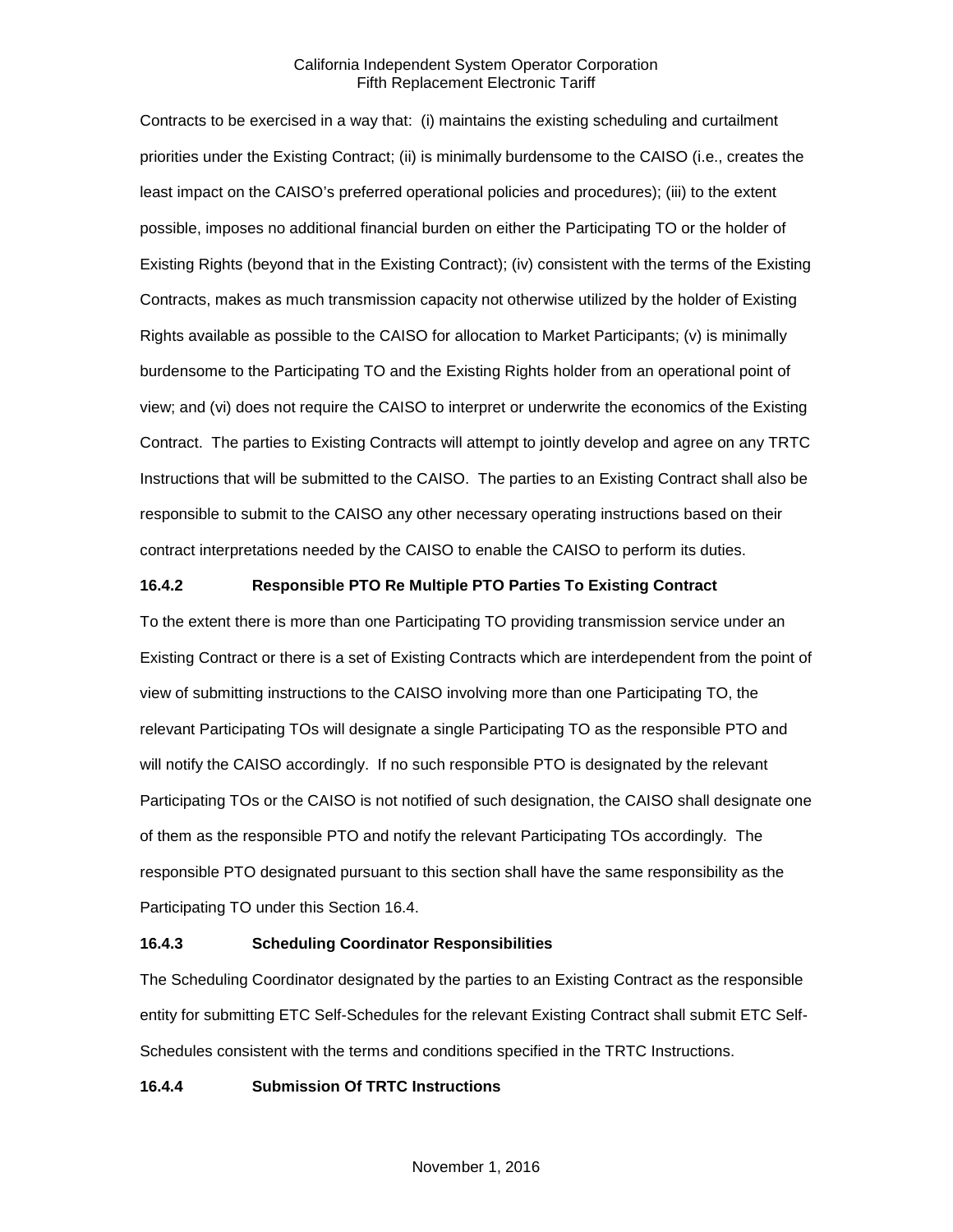For each Existing Contract, the Participating TO providing transmission service under the Existing Contract (or the Responsible PTO identified in Section 16.4.2) shall be obligated to submit the TRTC Instructions to the CAISO electronically on behalf of the holders of Existing Rights, unless the parties to the Existing Contract agree otherwise. The Participating TO shall notify the CAISO in writing the identity of the responsible party for submission of the TRTC Instructions as decided by the parties to the Existing Contract and the term of such agreement between the parties to the Existing Contract. The Participating TO shall undertake all obligations with respect to the submission of the TRTC Instructions to the CAISO and any subsequent obligations that follow with respect to the creation, management and updates to the TRTC Instructions. The CAISO is responsible for implementing only one set of TRTC Instructions for each Existing Contract and only those TRTC Instructions that have been received and accepted by the CAISO. The Participating TO shall submit the TRTC Instructions to the CAISO associated with Existing Contracts or sets of interdependent Existing Contracts thirty (30) days prior to the date on which the scheduling or curtailment of the use of the Existing Rights is to change or commence.

# <span id="page-4-0"></span>**16.4.5 TRTC Instructions Content**

TRTC Instructions will include the following information at a minimum and such other information as the CAISO may reasonably require the Participating TO to provide to enable the CAISO to carry out its functions under the CAISO Tariff, Operating Procedures and Business Practice Manuals:

- (1) A unique Contract Reference Number for each source and sink combination applicable to the Existing Contract (i.e., the CRN that will be assigned by the CAISO and communicated to the Participating TO that references a single Existing Contract or a set of interdependent Existing Contracts for each source and sink combination);
- (2) Whether the instruction can be exercised independent of the CAISO's day-to-day involvement ("Yes/No");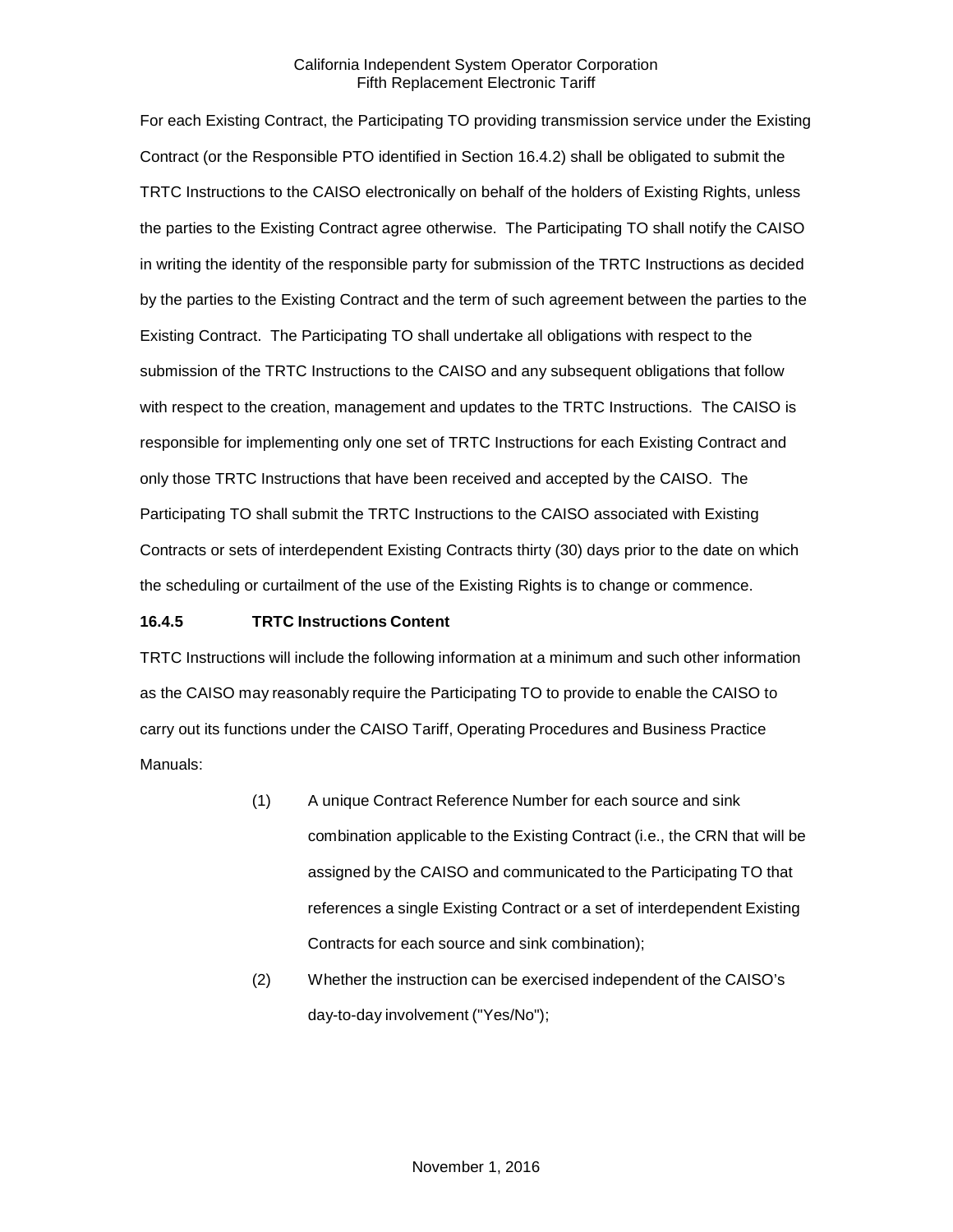- (3) Name of an operational single point of contact for instructions and a 24 hour a day telephone number for the Participating TO contact for Existing Contract issues or the agreed upon party;
- (4) Name(s) and number(s) of Existing Contract(s) that are represented by the unique CRN;
- (5) The following information as stored in the Master File: (a) the applicable Point(s) of Receipt and Point(s) of Delivery); (b) for each Point of Receipt, the resource names for the physical resources as the eligible sources (eligible physical sources include Generating Units and System Resources), and for each Point of Delivery, the resource names for the physical resources as the eligible sinks (eligible physical sinks include Load PNodes, Custom Load Aggregation Points and System Resources); (c) for each physical source or sink, the maximum Existing Rights capacity (MW) that can be scheduled as an Existing Right under the Existing Contract; and (d) for each physical source and sink, the Scheduling Coordinator(s) and their Business Associate Identification (BAID) that is(are) eligible to submit ETC Self-Schedules utilizing these sources and sinks;
- (6) Names of the party(ies) to the Existing Contract(s);
- (7) The Scheduling Coordinator BAID that is entitled to the Settlement of reversal of Congestion Charges;
- (8) Type(s) of service rights by the holder of the Existing Rights, by type of service (firm, conditional firm, or non-firm), with priorities for firm and conditional firm transmission services and maximum amounts of service rights in MW;
- (9) Instructions for the allowable timeframes at which the ETC Self-Schedules and ETC Self-Schedule changes may be submitted to the CAISO, which include whether the Scheduling Coordinator may submit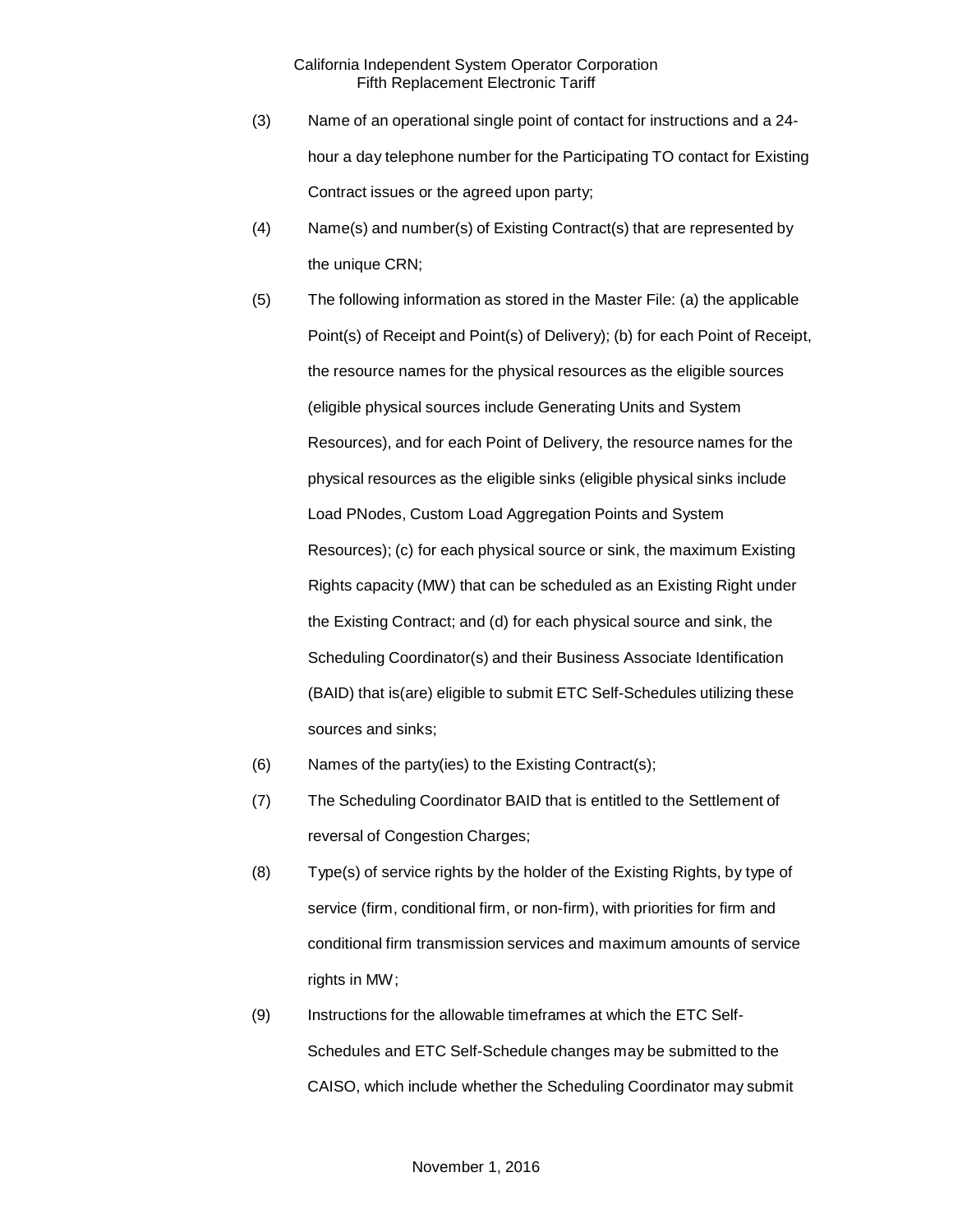ETC Self-Schedules or ETC Self-Schedule changes: (a) into the DAM;(b) into the RTM; (c) after the close of submitting Bids into the RTM, but before twenty (20) minutes before the applicable Trading Hour of the Trading Day; and (d) at or after twenty (20) minutes before the applicable Trading Hour of the Trading Day; in addition, the TRTC Instructions may also include any additional comments and restrictions on the submission time of ETC Self- Schedules and ETC Self-Schedule changes;

- (10) Term or service period(s) of the Existing Contract(s);
- (11) Any special procedures that would require the CAISO to implement curtailments in any manner different from pro rata reduction of the transfer capability of the transmission line; any such TRTC Instructions submitted to the CAISO must be clear, unambiguous, and not require the CAISO to make any judgments or interpretations as to the meaning intent, results, or purpose of the curtailment procedures or the Existing Contract and the section of the Existing Contract that provides this right for reference, otherwise, they will not be accepted by the CAISO;
- (12) The forecasted usage patterns for each Existing Contract for the upcoming annual period of the annual CRR release processes as well as for the upcoming monthly period of the monthly CRR release processes, which will consist of hourly MWh data over the whole year for those resources that will use the Existing Contract; this information will be considered by the CAISO in managing its accounting for usage of Existing Rights in the release of CRRs; this information shall not be used by the CAISO to validate ETC Self-Schedules when submitted by Scheduling Coordinators and therefore shall not affect the Existing Rights holder's ability to utilize its rights under the Existing Contract;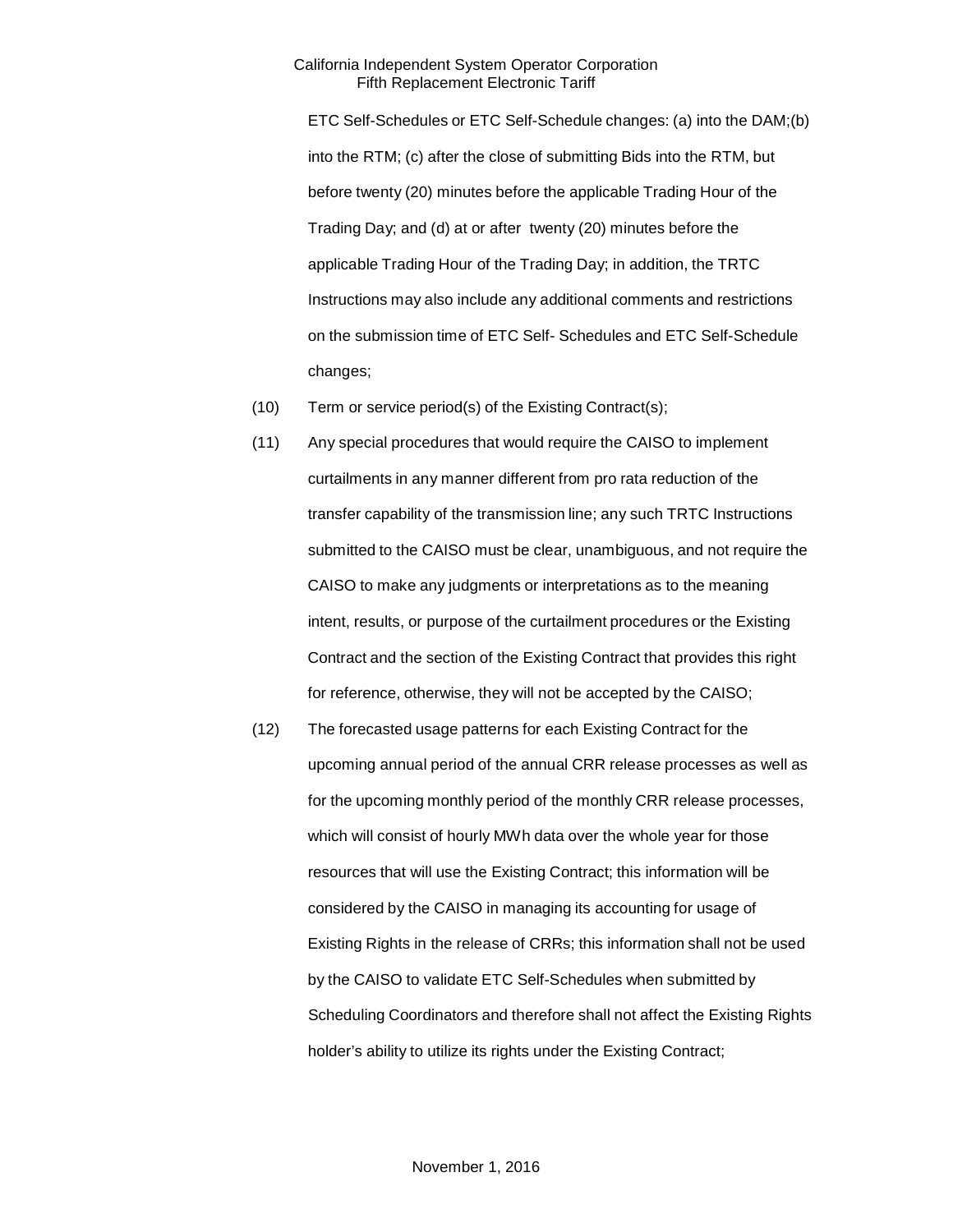- (13) Whether or not the Existing Contract provides for the right to self-provide Ancillary Services; and
- (14) Specification of any contract requirements in the ETC that warrants special consideration in the implementation of the physical rights under the ETC.

## <span id="page-7-0"></span>**16.4.6 Changes And Updates To TRTC Instructions**

Updates or changes to the TRTC Instructions must be submitted to the CAISO through a revised set of TRTC Instructions by the Participating TO, on an as needed or as required basis determined by the parties to the Existing Contracts. The CAISO will implement the updated or changed TRTC Instructions as soon as practicable but no later than seven (7) days after receiving clear and unambiguous details of the updated or changed instructions under normal conditions. If the CAISO finds the TRTC Instructions to be inconsistent with the CAISO Tariff, the CAISO will notify the Participating TO within forty-eight (48) hours after receipt of the updated or changed TRTC Instructions indicating the nature of the problem and allowing the Participating TO to resubmit the TRTC Instructions as if they were new, updated or changed TRTC Instructions. If the CAISO finds the updated or changed TRTC Instructions to be acceptable, the CAISO will time-stamp the updated TRTC Instructions as received, confirm such receipt to the Participating TO, and indicate the time at which the updated TRTC Instructions take effect if prior to the seven (7) day deadline referred to above. In the event of a System Emergency, the CAISO will implement such submitted changes to the TRTC Instructions as soon as practical.

#### <span id="page-7-1"></span>**16.4.7 Treatment Of TRTC Instructions**

#### **16.4.7.1 TRTC Instructions Can Be Exercised Independently**

To the extent that the TRTC Instructions can be exercised independently of the CAISO by the parties to the Existing Contract and the results forwarded to the CAISO, the TRTC Instructions shall be exercised by the Participating TOs, and the outcomes shall be forwarded to the CAISO. The determination of whether the TRTC Instructions can be "exercised independently of the CAISO by the parties to the Existing Contract" shall be made using the same procedures described in Section 16.4.8.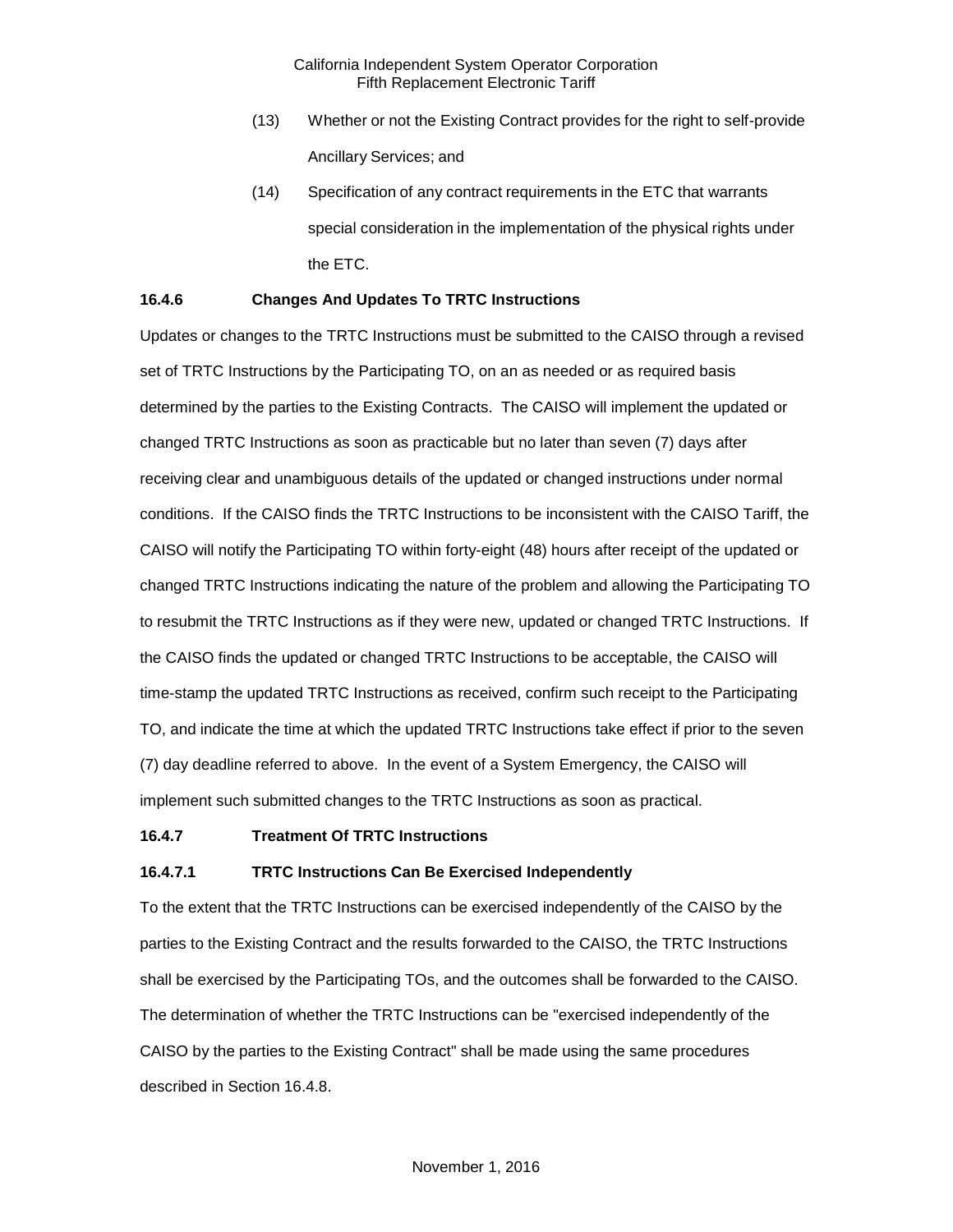# **16.4.7.2 TRTC Instructions Cannot Be Exercised Independently**

To the extent that the TRTC Instructions cannot be exercised independently of the CAISO and the results forwarded to the CAISO (because, for example, they require iteration with the CAISO's Bid submission and scheduling process, would unduly interfere with the CAISO's management of the Real-Time Market, including curtailments, or would unduly interfere with the ability of the holder of rights to exercise its rights), the TRTC Instructions will be provided to the CAISO for day-to-day implementation. The TRTC Instructions will be provided by the Participating TO to the CAISO for implementation unless the parties to the Existing Contracts otherwise agree that the holder of the Existing Rights will do so. For these TRTC Instructions, the Scheduling Coordinators representing the holders of Existing Rights will submit their Bids to the CAISO for implementation in accordance with the TRTC Instructions. In this case, the CAISO shall act as the scheduling agent for the Participating TO with regard to Existing Rights.

# <span id="page-8-0"></span>**16.4.8 CAISO Role In Existing Contracts**

The CAISO will have no role in interpreting Existing Contracts. The parties to an Existing Contract will, in the first instance, attempt jointly to agree on any TRTC Instructions that will be submitted to the CAISO. In the event that the parties to the Existing Contract cannot agree upon the TRTC Instructions submitted by the parties to the Existing Contract, the dispute resolution provisions of the Existing Contract, if applicable, shall be used to resolve the dispute; provided that, until the dispute is resolved, and unless the Existing Contract specifies otherwise, the CAISO shall implement the Participating TO's TRTC Instructions. If both parties to an Existing Contract are Participating TOs and the parties cannot agree to the TRTC Instructions submitted by the parties, until the dispute is resolved, and unless the Existing Contract specifies otherwise, the CAISO shall implement the TRTC Instructions of the first Participating TO for which the Existing Contract is an Encumbrance. The CAISO shall not be responsible for resolution of any disputes that arise over the accuracy of the TRTC Instructions consistent with its obligations in Section 16.4.5.

# <span id="page-8-1"></span>**16.4.9 Implementation Of TRTC Instructions**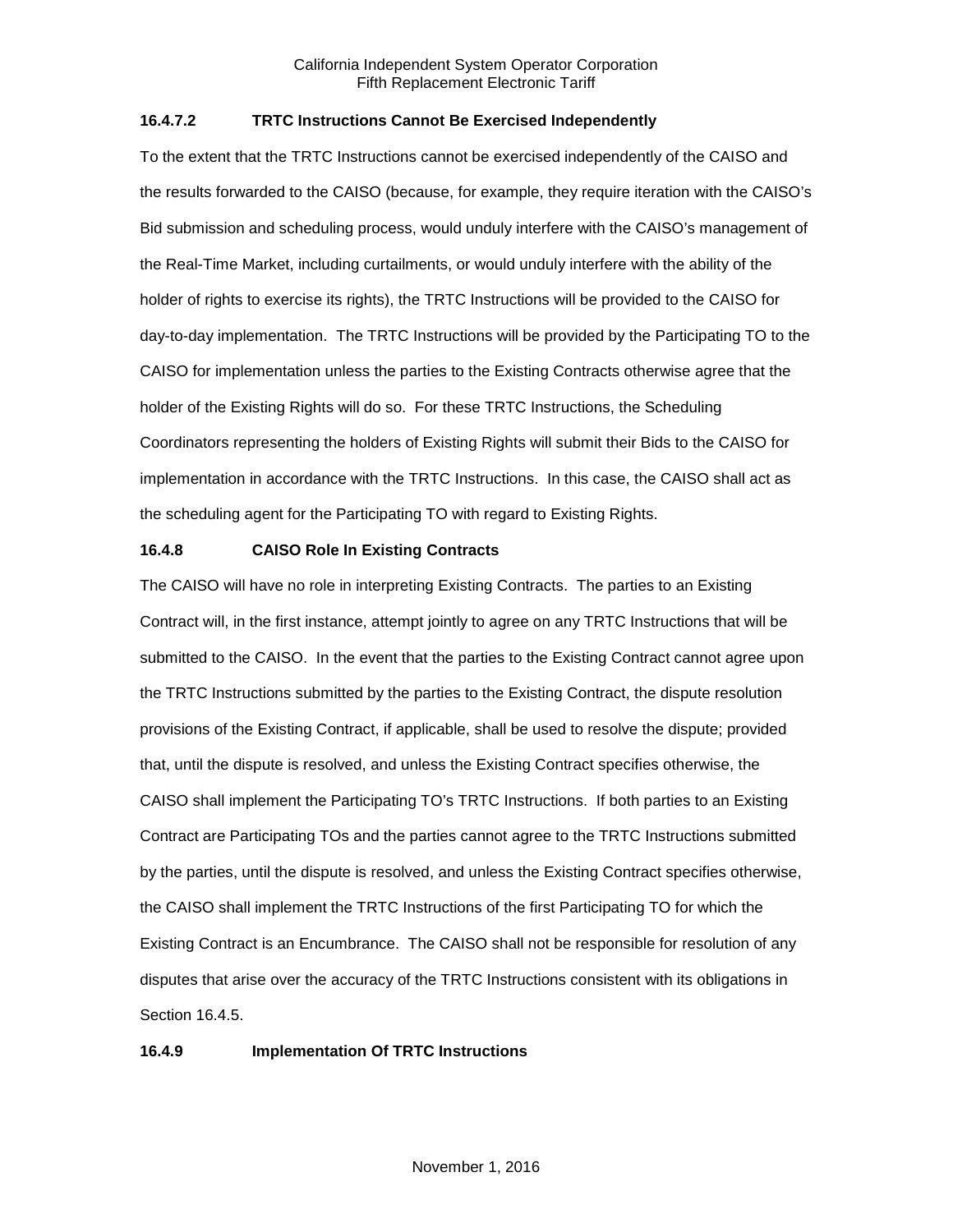The CAISO shall determine, based on the information provided by the Participating TOs under TRTC Instructions, the transmission capacities that (i) must be reserved for firm Existing Rights at Scheduling Points, (ii) may be allocated for use as CAISO transmission service (i.e., new firm uses), (iii) must be reserved by the CAISO for conditional firm Existing Rights, and (iv) remain for any non-firm Existing Rights for which a Participating TO has no discretion over whether or not to provide such non-firm service.

The CAISO shall coordinate the scheduling of Existing Rights with the scheduling of CAISO transmission service, using the CAISO's Bid submission rules. In doing so, the CAISO shall create an automated day-to-day verification process based on parameters provided by the Participating TO for the Existing Contract to serve as the basis for ETC Self-Schedule validation. The Participating TO will be responsible for: (1) the accuracy of the data files against which the CAISO will validate the ETC Self-Schedule; and (2) providing the data file to the holder of Existing Rights as well as the CAISO.

The CAISO shall recognize that the obligations, terms or conditions of Existing Contracts may not be changed without the voluntary consent of all parties to the contract (unless such contract may be changed pursuant to any applicable dispute resolution provisions in the contract or pursuant to Section 205 or Section 206 of the FPA and the FERC's Rules and Regulations or as otherwise provided by law).

The parties to Existing Contracts shall remain liable for their performance under the Existing Contracts. The CAISO shall be liable in accordance with the provisions of this CAISO Tariff for any damage or injury caused by its non-compliance with the TRTC Instructions submitted to it pursuant to this Section 16.4.

Unless specified otherwise, in the event that the dispute resolution mechanisms prescribed in an Existing Contract, including all recourses legally available under the contract, cannot, in the first instance, result in a resolution of such a dispute, the CAISO ADR Procedures will be used to resolve any disputes between the CAISO and the Participating TO regarding any aspects of the implementation of this Section 16.4, including the reasonableness of a Participating TO's TRTC Instructions or any other decision rules which the Participating TO may submit to the CAISO as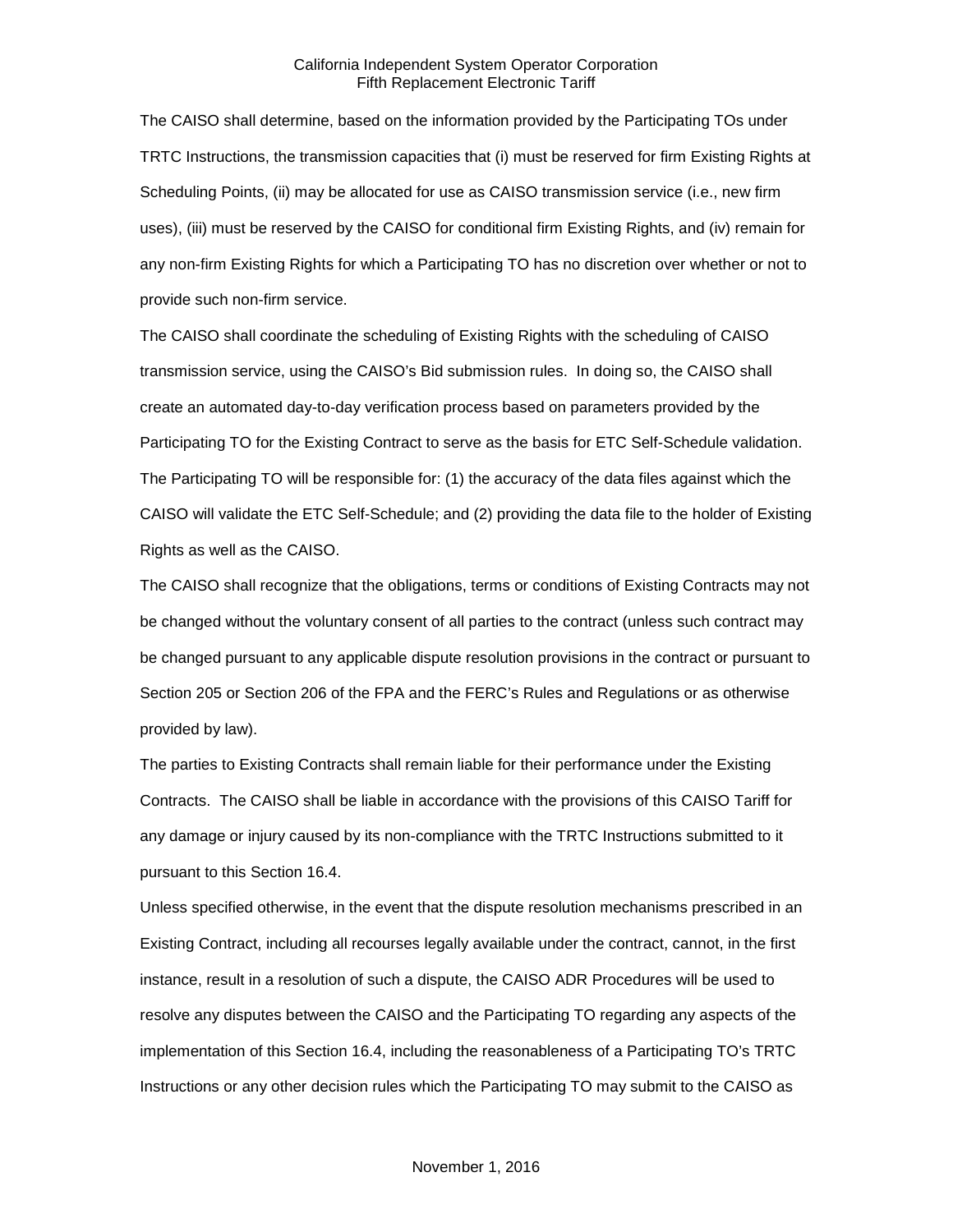part of the TRTC Instructions. The holders of Existing Rights under the Existing Contract shall have standing to participate in the CAISO ADR Procedures.

# <span id="page-10-0"></span>**16.5 Treatment Of Existing Contracts For Transmission Service**

The CAISO will accommodate Existing Rights, so that the holders of Existing Rights will receive the same priorities (in scheduling, curtailment, assignment and other aspects of transmission system usage) to which they are entitled under their Existing Contracts.

In addition, scheduling deadlines and operational procedures associated with Existing Rights will be honored by the CAISO, provided such information is explicitly included in the TRTC Instructions. The CAISO will accommodate and honor Existing Rights as follows:

- (1) For Existing Rights that permit Interchange Schedule changes over Scheduling Points with other Balancing Authority Areas, the CAISO will reserve transmission capacity equal to the Existing Rights transmission capacity and make a corresponding adjustment in its determination of ATC. For Existing Rights that permit Interchange Schedule changes after the Market Close of the Day-Ahead Market, the CAISO will reserve transmission capacity equal to the unscheduled ETC amount of transmission capacity for that Scheduling Point.
- (2) For Existing Rights within the CAISO Balancing Authority Area, the CAISO will not set-aside capacity associated with the Existing Rights transmission capacity.
- (3) In the RTM, the CAISO will give valid ETC Self-Schedules priority over other non-ETC Day-Ahead Schedules and RTM Bids. In the event of a reduction in capacity on the transmission path associated with the Existing Right, the CAISO will honor the Existing Rights priority in accordance with this Section 16.
- (4) When the Existing Contract permits, the CAISO will allow the holder of Existing Rights to make changes to the scheduled amounts of Supply after the submission of HASP ETC Self-Schedules in accordance with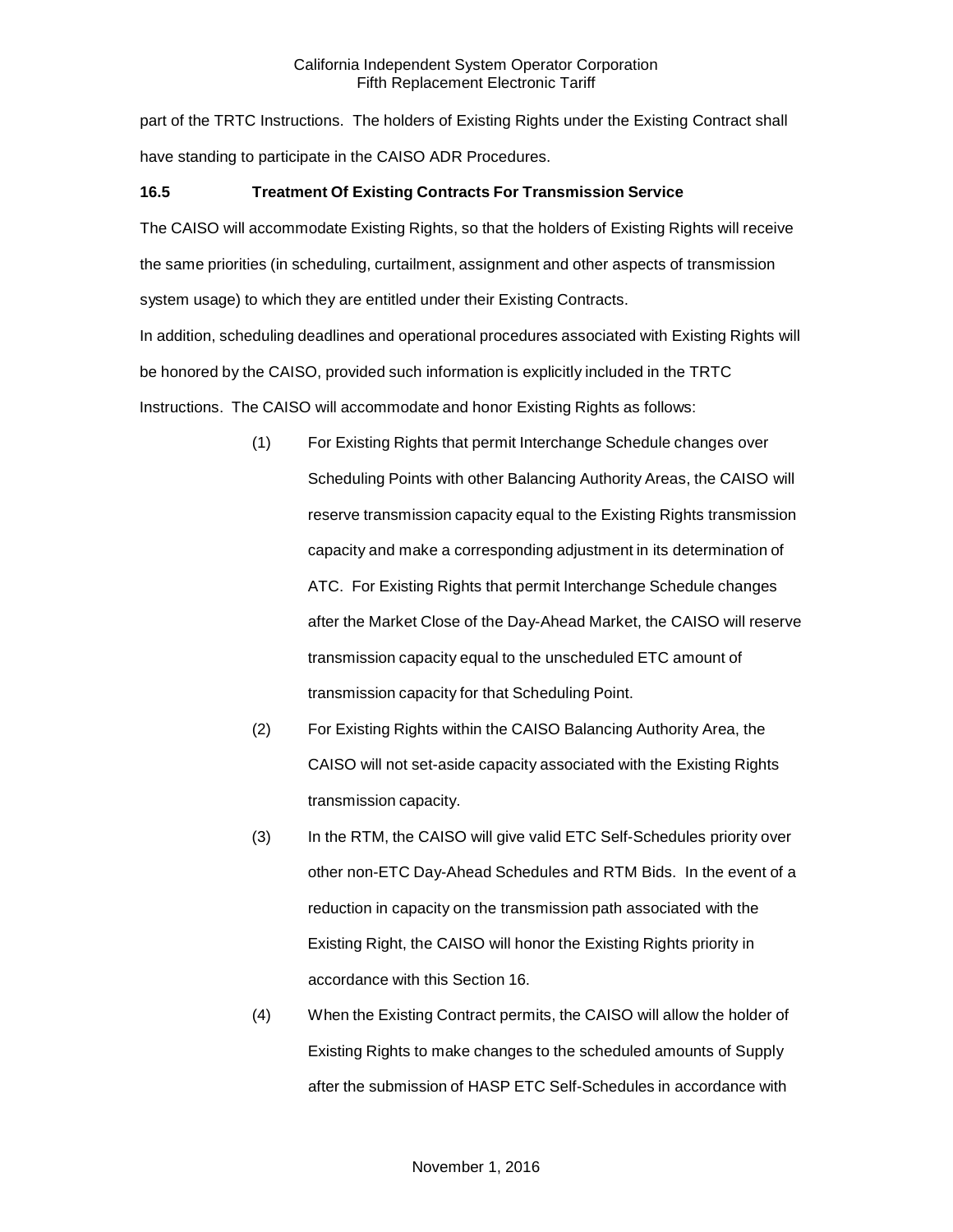the TRTC Instructions established for such changes. The CAISO will, as necessary, redispatch non-ETC resources to accommodate valid ETC Self-Schedule changes in Real-Time.

(5) All contractual provisions that have been communicated to the CAISO in writing in accordance with this Section 16 by the parties to the Existing Contracts, shall be honored by the CAISO and the parties to the Existing Contracts and shall be implemented by the CAISO in accordance with the terms and conditions of the relevant Existing Contracts so notified.

# <span id="page-11-0"></span>**16.5.1 System Emergency Exceptions**

As set forth in Section 4.2.1, all Market Participants, including Scheduling Coordinators, Utility Distribution Companies, Participating TOs, Participating Generators (which includes Pseudo-Ties of Generating Units to the CAISO Balancing Authority Area), Participating Loads, Demand Response Providers, Distributed Energy Resource Providers, Balancing Authorities (to the extent the agreement between the Balancing Authority and the CAISO so provides), and MSS Operators within the CAISO Balancing Authority Area and all System Resources must comply fully and promptly with CAISO Dispatch Instructions and operating orders, unless such operation would impair public health or safety. The CAISO will honor the terms of Existing Contracts, provided that in a System Emergency and circumstances in which the CAISO considers that a System Emergency is imminent or threatened, holders of Existing Rights must follow CAISO operating orders even if those operating orders directly conflict with the terms of Existing Contracts, unless such operating orders are inconsistent with the terms of an agreement between the CAISO and a Balancing Authority. In the event of a conflict between the CAISO Tariff and an agreement between the CAISO and a Balancing Authority, the agreement will govern. For this purpose CAISO operating orders to shed Load shall not be considered as an impairment to public health or safety. This section does not prohibit a Scheduling Coordinator from modifying its Bid or repurchasing Energy in the Real-Time Market.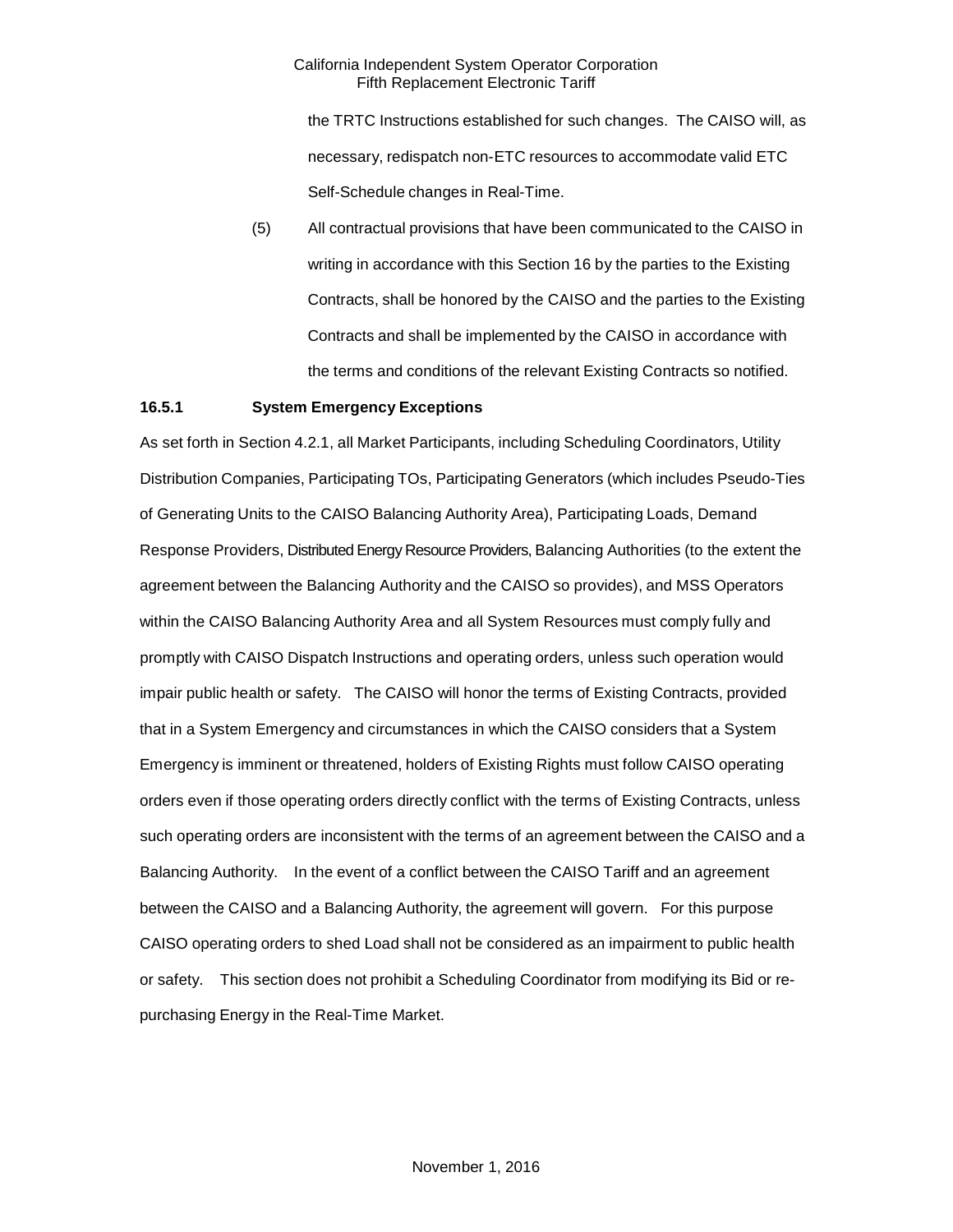# <span id="page-12-0"></span>**16.6 Valid ETC Self-Schedules**

The CAISO will accept a valid ETC Self-Schedule from a Scheduling Coordinator. That Scheduling Coordinator shall be either the holder of Existing Rights or its designee, the Participating TO, (in the case that no Scheduling Coordinator has been so identified by the parties to the Existing Contract, the Participating TO shall be the Scheduling Coordinator for the holder of the Existing Contract). ETC Self-Schedules submitted by Scheduling Coordinators to the CAISO, which use Existing Rights, must be submitted in accordance with this CAISO Tariff.

# <span id="page-12-1"></span>**16.6.1 Validation Of ETC Self-Schedules**

An ETC Self-Schedule is a valid ETC Self-Schedule when the CAISO has determined that the ETC Self-Schedule, submitted to the CAISO pursuant to the requirements for Bids in Sections 30, properly reflects Existing Rights consistent with the TRTC Instructions, is labeled with a unique Existing Contract identifier, and includes balanced sources and sinks, within the ETC's capacity limits.

# <span id="page-12-2"></span>**16.6.2 Treatment of Invalid ETC Self-Schedules**

# **16.6.2.1 Inconsistent with the TRTC Instructions**

The CAISO will validate ETC Self-Schedules pursuant to the rules specified below in Sections 16.6.2.2 and 16.6.2.3. If the CAISO finds that an ETC Self-Schedule is not consistent with the TRTC Instructions, the CAISO shall find that the ETC Self-Schedule is not valid. If the CAISO finds the ETC Self-Schedule to be invalid, the CAISO shall notify the Scheduling Coordinator and convert the ETC Self-Schedule to an ordinary Self-Schedule and treat the ETC Self-Schedule as an ordinary Self-Schedule for scheduling priority and Settlements.

# **16.6.2.2 Unbalanced ETC Self-Schedules**

If the CAISO determines that an ETC Self-Schedule a Scheduling Coordinator submits to the Day-Ahead Market is not balanced, the CAISO will promptly notify the Scheduling Coordinator and will: (i) remove any scheduling priority for the entire ETC Self-Schedule; (ii) apply the ETC Settlement treatment pursuant to Section 11.2.1.5 to the valid balanced portions only; and (iii) assess any charges and make any payments consistent with the treatment of ordinary Self-Schedules for the unbalanced portions. If the CAISO determines that an ETC Self-Schedule a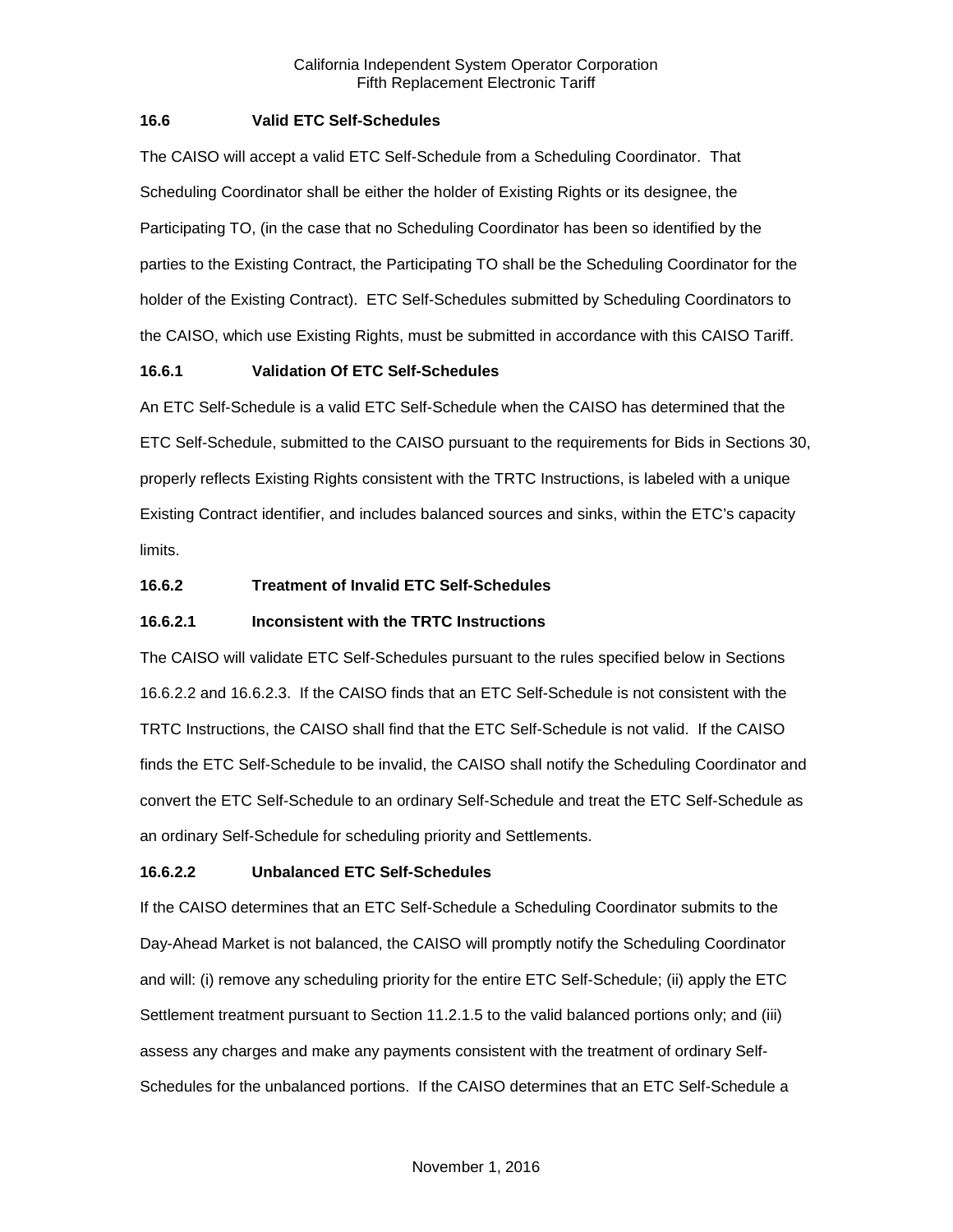Scheduling Coordinator submits to the Real-Time Market is not balanced, the CAISO will: (i) apply the ETC Settlement treatment pursuant to Section 11.5.7.1 to the valid balanced portions only; and (ii) assess any charges and make any payments consistent with the treatment of ordinary Self-Schedules for the unbalanced portions. Where multiple ETC, TOR or Converted Rights Self-Schedules are submitted in an ETC, TOR or Converted Rights chain, all individual ETC, TOR, or Converted Rights Self-Schedules links in the chain must remain individually valid, including the simultaneous but separate use of an individual ETC, TOR or Converted Rights Self-Schedule, in order for all the ETC, TOR or Converted Rights Self-Schedules in the chain to remain valid and receive the full ETC, TOR or Converted Rights Self-Schedule treatment. Otherwise, the CAISO will treat any of the ETC, TOR, or Converted Rights Self-Schedules in the chain as specified above in this Section 16.6.2.2.

# **16.6.2.3 Exceeds Capacity Limits or Invalid Contract Reference Number**

#### **16.6.2.3.1 Rejection of ETC Self-Schedule**

The CAISO will reject the ETC Self-Schedule and will promptly inform the responsible Scheduling Coordinator that it has rejected the ETC Self-Schedule if the CAISO determines the ETC Self-Schedule is invalid for any of the following reasons: (i) the Scheduling Coordinator submits the incorrect Contract Reference Number with the ETC Self-Schedule; (ii) the ETC Self-Schedule exceeds the resource capacity limits in the relevant Existing Contract(s) as registered and identified in the applicable TRTC Instructions; or (iii) the available capacity MW limit permissible under the Existing Contract(s) is zero (0).

#### **16.6.2.3.2 Non-Zero Available Capacity**

If the CAISO determines that the ETC Self-Schedules submitted by Scheduling Coordinators for a specific Existing Contract in total exceed the non-zero available capacity MW limit permissible under relevant Existing Contract(s) as reflected in TRTC Instructions, the CAISO will notify the Scheduling Coordinator promptly and will: (i) remove any scheduling priority for all the ETC Self-Schedules for the Existing Contract; (ii) apply the ETC Settlement treatment pursuant to Sections 11.2.1.5 and 11.5.7.1 to the valid balanced portions within the capacity limits of the Existing Contract as reflected in the TRTC Instructions; and (iii) assess any charges and make any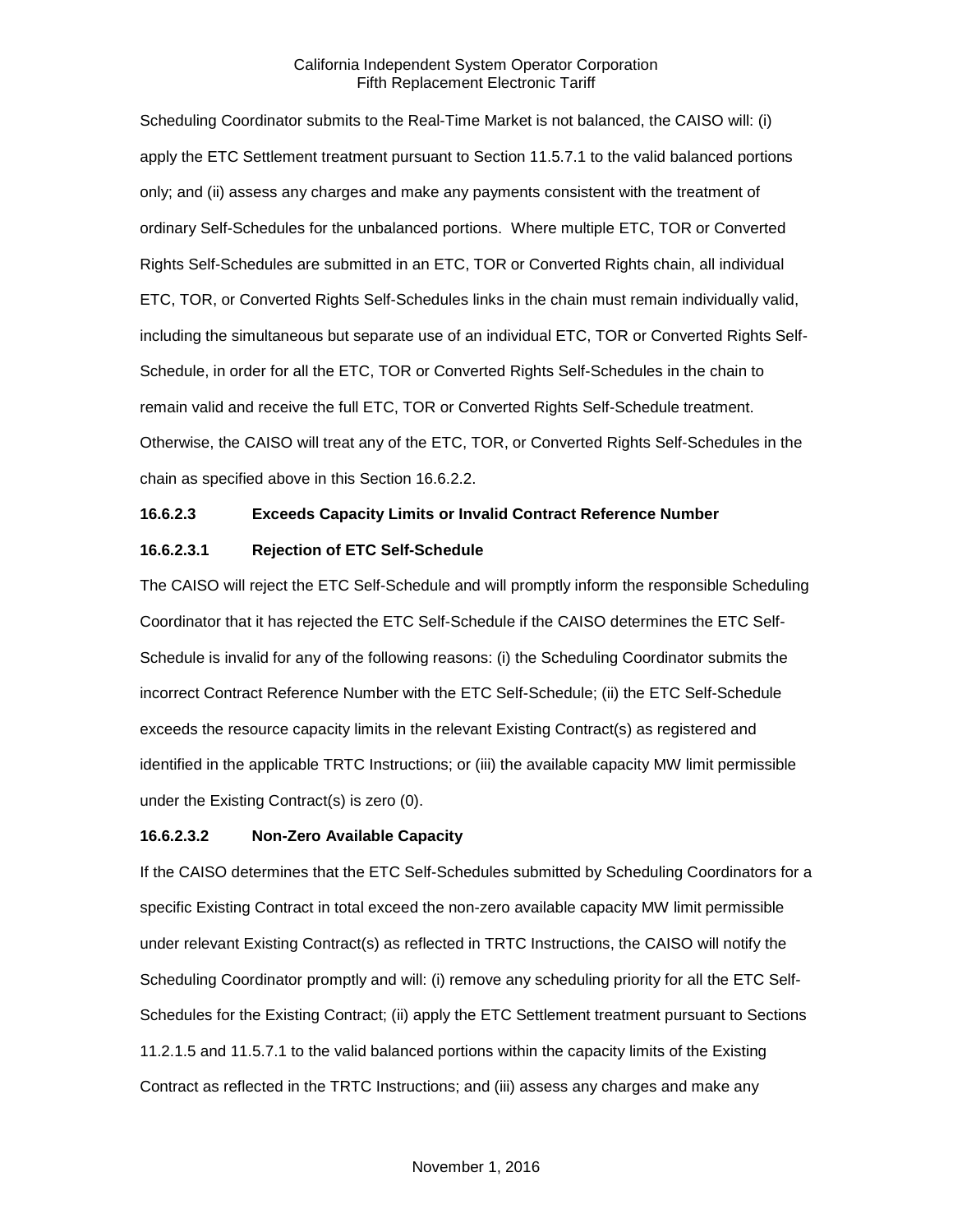payments consistent with the treatment of ordinary Self-Schedules for the portions in excess of the capacity limits of the Existing Contract as reflected in the TRTC Instructions. Where multiple ETC, TOR or Converted Rights Self-Schedules are submitted in an ETC, TOR or Converted Rights chain, all individual ETC, TOR, or Converted Rights Self-Schedules links in the chain must remain individually valid, including the simultaneous but separate use of an individual ETC, TOR or Converted Rights Self-Schedule, in order for all the ETC, TOR or Converted Rights Self-Schedules in the chain to remain valid and receive the full ETC, TOR or Converted Rights Self-Schedule treatment. Otherwise, the CAISO will treat any of the ETC, TOR, or Converted Rights Self-Schedules in the chain as specified above in this Section 16.6.2.3.2.

#### <span id="page-14-0"></span>**16.6.3 Treatment Of Valid ETC Self-Schedules**

The resulting valid ETC Self-Schedules shall have the following Settlement treatment:

- (1) The CAISO will apply the ETC Settlement treatment in Sections 11.2.1.5 and 11.5.7.1.
- (2) The CAISO shall base the Marginal Cost of Losses on LMP differentials at the Existing Contract source(s) and sink(s) identified in the valid ETC Self-Schedule.
- (3) The holders of Existing Rights will not be entitled to an allocation of revenues from the CAISO, including Access Charge revenue related to those Existing Rights.
- (4) Parties with Existing Rights shall continue to pay for Transmission Losses or Ancillary Services requirements in accordance with such Existing Contracts as they may be modified or changed in accordance with the terms of the Existing Contract. The Participating TOs shall continue to provide Transmission Losses and any other Ancillary Services to the holder of the rights under an Existing Contract as may be required by the Existing Contract. The CAISO will charge Scheduling Coordinators submitting the ETC Self-Schedule for Transmission Losses, Ancillary Services, and Flexible Ramping Product, in accordance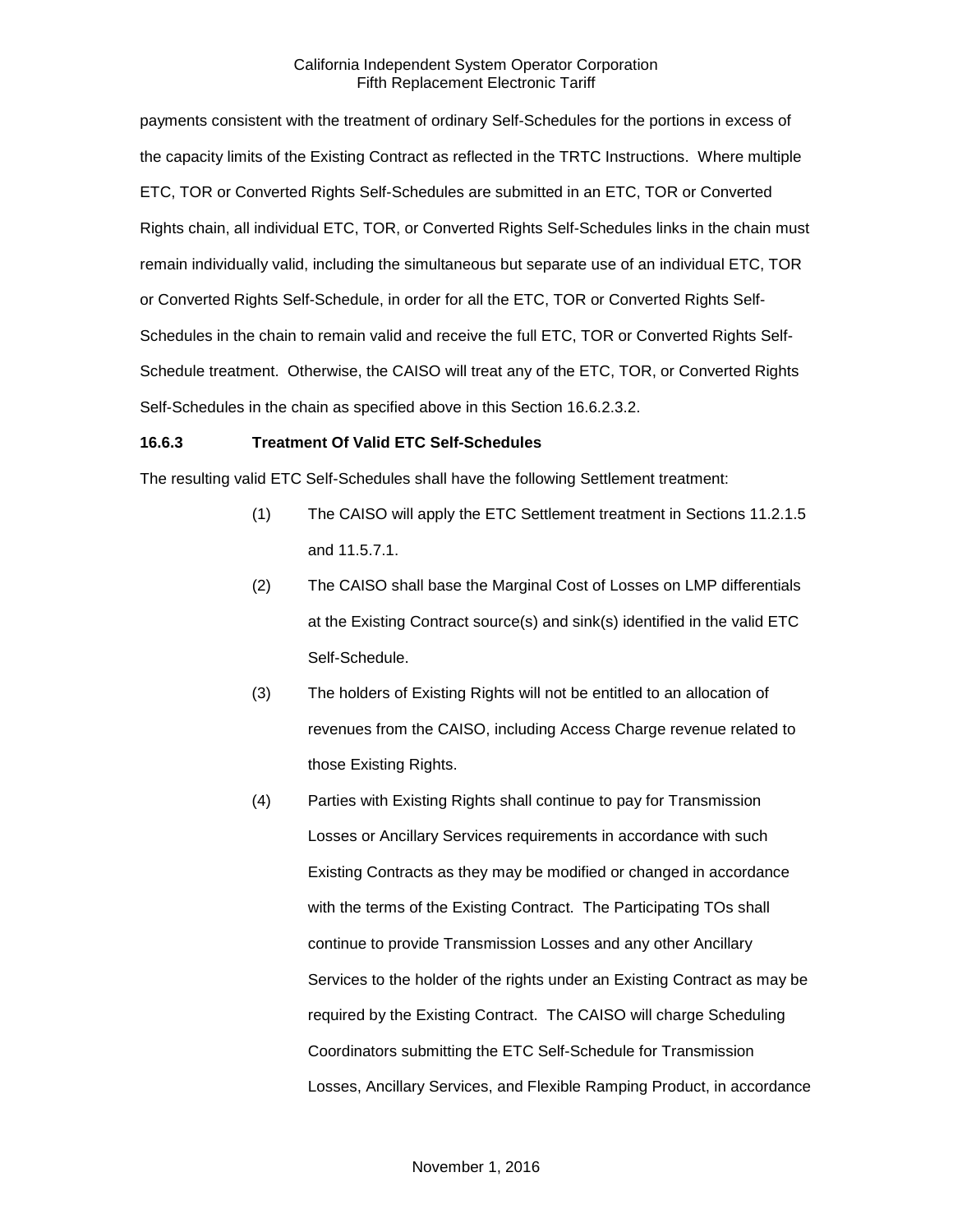with the CAISO Tariff and any shortfall or surplus between the CAISO charges and the Existing Rights shall be settled bilaterally between the Existing Contract parties or through the relevant TO Tariff. To enable holders of Existing Rights to determine whether the CAISO's calculations result in any associated shortfall or surplus and to enable the parties to the Existing Contracts to settle the differences bilaterally or through the relevant TO Tariff, the CAISO shall calculate and provide the Scheduling Coordinator's Settlements the amounts paid for the MCL for the amounts of MWh submitted with a valid ETC Self-Schedule. Each Participating TO will be responsible for recovering any deficits or crediting any surpluses associated with differences in Transmission Losses and Transmission Loss requirements and/or Ancillary Services requirements, through its bilateral arrangements or its Transmission Owner Tariff.

## <span id="page-15-0"></span>**16.6.4 Notification To SCs Of CAISO Determination**

After performing validation of the ETC Self-Schedule, and prior to taking any action pursuant to Section 16.6.2, the CAISO will make an automated validation notice available to the Scheduling Coordinator indicating whether the ETC Self-Schedule is valid or invalid. If an ETC Self-Schedule involves more than one Scheduling Coordinator, the complete validation of the chain of ETC Self-Schedules will occur when the last Scheduling Coordinator submits its ETC Self-Schedule. At that time, the CAISO will make an automated validation notice available to each Scheduling Coordinator registered as associated with the chain of ETC Self-Schedules. The CAISO can accommodate corrections submitted by a Scheduling Coordinator to an ETC Self-Schedule up to Market Close of the Day-Ahead Market as further described in the applicable Business Practice Manual.

<span id="page-15-3"></span><span id="page-15-2"></span><span id="page-15-1"></span>**16.7 [NOT USED] 16.8 [NOT USED] 16.9 The HASP**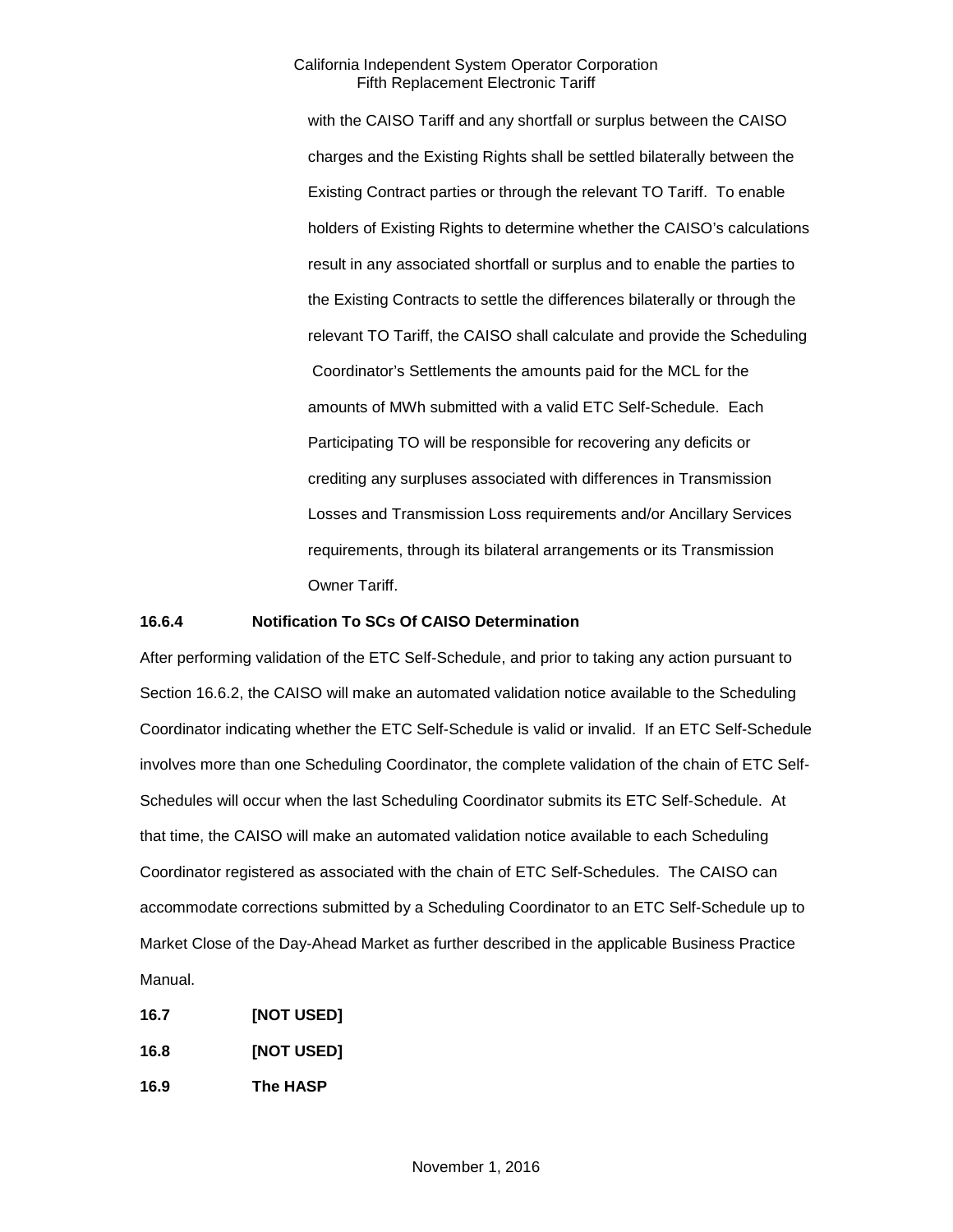# <span id="page-16-0"></span>**16.9.1 Scheduling Deadlines**

Those holders of Existing Rights who have Existing Rights as reflected in the TRTC Instructions that allow scheduling after the close of the Day-Ahead Market may submit ETC Self-Schedules for the use of those rights by the deadline for the Market Close for RTM. Submission of schedule changes beyond the Market Close for RTM that are permitted pursuant to the terms of the applicable ETC, shall not be deemed to be an unbalanced ETC Self-Schedule for the purposes of Settlement, consistent with the ETC and TOR Self-Schedule Settlement treatment described in Section 11.5.7.

#### <span id="page-16-1"></span>**16.10 The CAISO'S Real-Time Process**

Consistent with this Section 16, the CAISO will honor those scheduling flexibilities that may be exercised by holders of Existing Rights through their respective Scheduling Coordinators during the CAISO's Real-Time Market to the extent that such flexibilities do not interfere with or jeopardize the safe and reliable operation of the CAISO Controlled Grid or Balancing Authority Area operations.

## <span id="page-16-2"></span>**16.11 Inter-Balancing Authority Area ETC Self-Schedule Bid Changes**

Changes to ETC Self-Schedules that occur during the CAISO's Real-Time Market that involve changes to CAISO Balancing Authority Area imports or exports with other Balancing Authority Areas (that is, inter-Balancing Authority Area changes to ETC Self-Schedules) will be allowed and will be recorded by the CAISO based upon notification received from the Scheduling Coordinator representing the holder of the Existing Rights. The Scheduling Coordinator representing the holder of the Existing Right must notify the CAISO of any such changes to external import/export in submitted ETC Self-Schedules. The Scheduling Coordinator representing the holder of the Existing Right must notify the CAISO of Real-Time Market changes to external import/export Interchange Schedules in submitted ETC Self-Schedules, by telephone. The timing and content of any such notification must be consistent with the TRTC Instructions previously submitted to the CAISO by the Responsible PTO. The CAISO will manually adjust or update the FMM Schedule for the Scheduling Coordinator to conform with the other Balancing Authority Area's net ETC Self-Schedule in Real-Time, and the notifying Scheduling Coordinator will be responsible for and